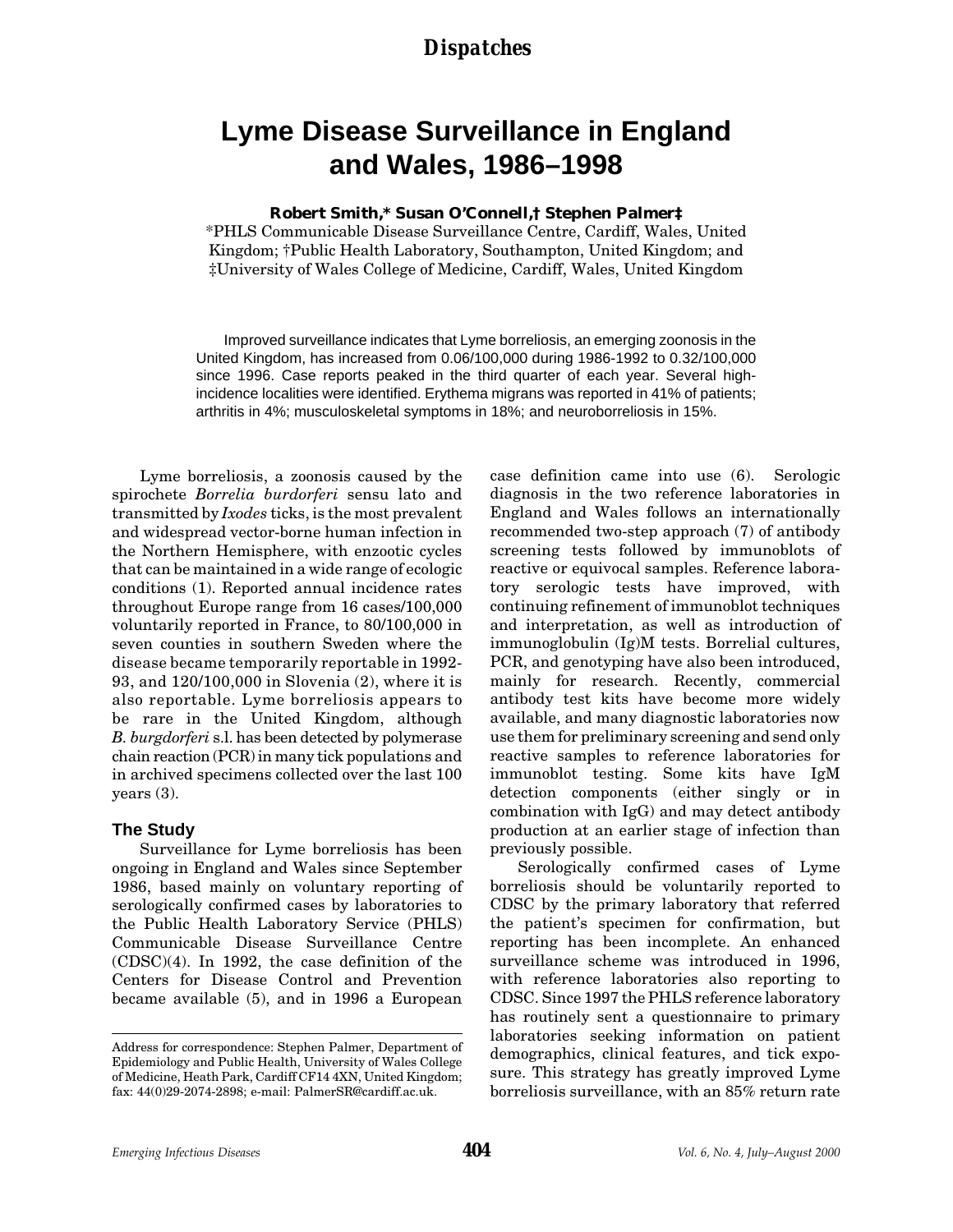of questionnaires in the first full year of implementation. From 1986 to 1992, CDSC received 227 reports, a mean annual rate of 0.06/ 100,000. This rate increased to an average annual rate of 0.11/100,000 during 1992-1996  $(n=235)$  and to  $0.32/100,000$  in the first 2 years of enhanced surveillance (n=334).

The age, sex, and seasonal distribution of cases were similar in each period. Of the 796 patients, 85 (10.6%) were children < 15 years of age, 45 (5.7%) were 15-24 years of age, 220 (27.6%) 25-44, 300 (37.7%) 45-64, and 129 (16.2%) were ≥65 years of age; in 17 cases, the patient's age was not known. The male:female ratio was approximately equal in all age groups.

A clear, consistent seasonal pattern was seen, with 48% of cases reported in the third quarter of each year. The peak in laboratory reports was in September, representing peak onset of symptoms in early summer. Cases were reported by laboratories in 68 counties (Figure), but only 14 counties had more than 10 cases each. Forty-five percent of reports were of cases in three contiguous counties in southern England: 219 from Hampshire, 72 from Wiltshire, and 61



Figure. Density plot of distribution of indigenously acquired Lyme borreliosis cases, by county of primary testing laboratory, England and Wales, 1986-1998.

from Dorset. This area includes well-known foci of Lyme borreliosis in and near the New Forest and Salisbury Plain. Other counties with a relatively high number of case reports were Devon (47 cases) and Somerset (32 cases) in southwestern England and Norfolk in East Anglia (29 cases). One hundred eighteen (14.8%) of the 796 cases were reported to have been acquired abroad, mainly in the United States, France, Germany, Austria, and Scandinavia. Most of these cases occurred in vacationers. Forty-six (5.8%) cases were apparently acquired occupationally: nine through work with or hunting of deer, seven through forestry work, three through farm work, one through exposure during tick ecology studies, and another through work as a veterinary surgeon. For the others, occupational details were not reported. The proportion of Lyme borreliosis patients with a reported history of tick bites has risen steadily, from 24% in 1986-1992 and 32% in 1993-1996 to 39% in 1997-98. Other patients (30%, 34% and 42% in the corresponding periods) gave histories of insect bites and may not have distinguished between insects and ticks.

Clinical features (Table) reported over the 13-year period include neuroborreliosis (facial palsy, radiculopathy, meningitis, and "neuroborreliosis") and nonspecific neurologic symptoms (e.g., fatigue, malaise, and headache). Neuroborrelosis was reported in 23% (21/91) of patients  $\leq$  14 years of age, compared with 14% (96/701) in other age groups ( $x^2 = 5.6$ , p = 0.02), a difference explained by a higher reported incidence of isolated facial palsy in children.

Musculoskeletal symptoms have been divided into "arthritis" and "other," which includes arthralgia and myalgia. Arthritis was reported in 9 (20%) of 45 patients 15-24 years of age, compared with 22 (3%) of 746 patients in other age groups  $(x^2 = 28.5; p < 0.001)$ . The proportions of cases associated with both a tick bite and erythema migrans increased from 12% in 1986- 1992 to 22% in 1997-98. Only three cases of acrodermatitis chronica atrophicans were reported, and cardiac involvement was reported in only five cases.

Arthritis was reported in 6 (14%) of 42 cases acquired in the United States, compared with none of 8 Scandinavian cases, 1 of 55 other European cases, and none of 47 New Forest cases (U.S. vs. other odds ratio [OR] = 18; 95% confidence interval [CI] 2-835; Fisher's exact p =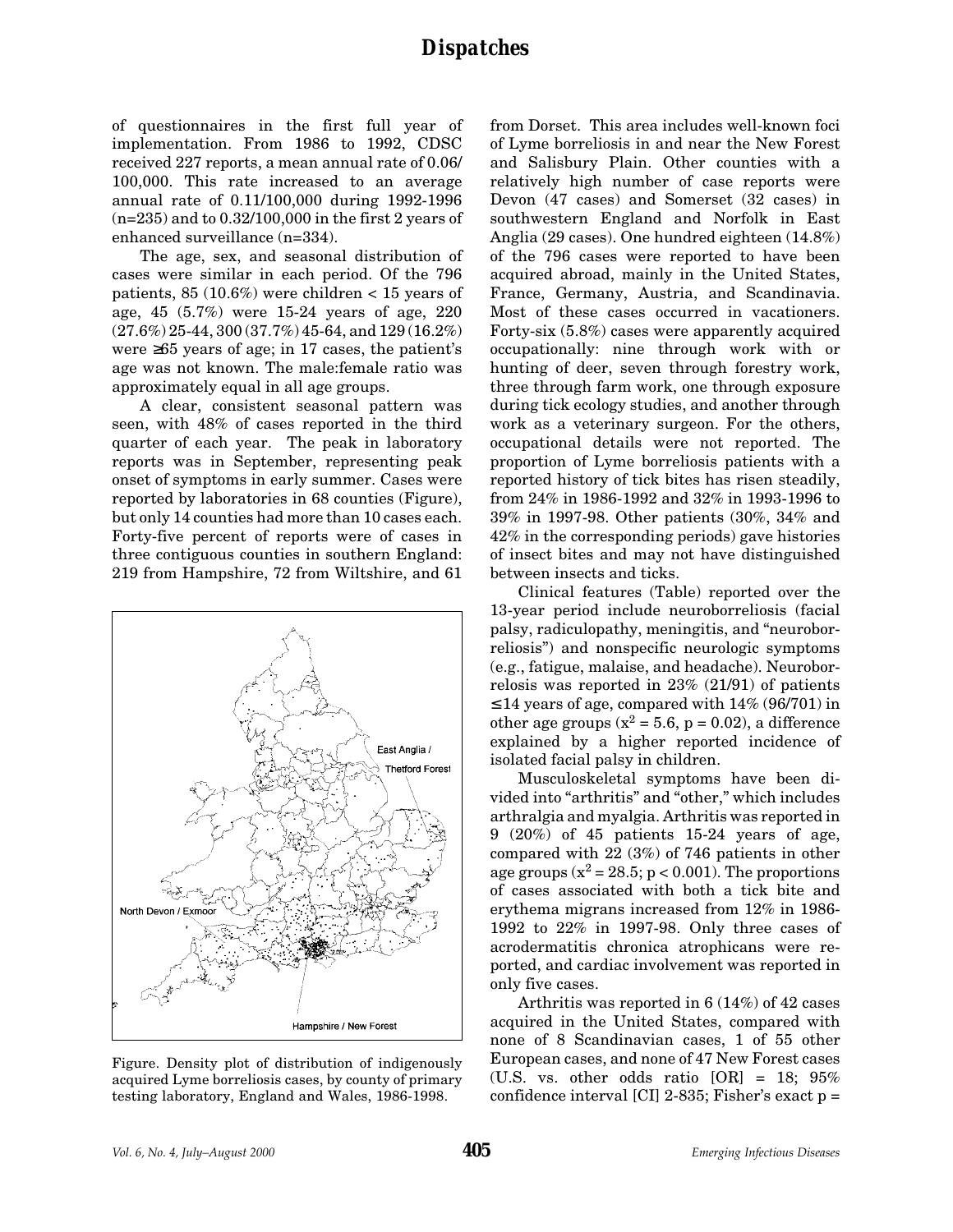## *Dispatches*

|                                 | 1986-1992       | 1993-1996  | 1997-98              | Total      |
|---------------------------------|-----------------|------------|----------------------|------------|
|                                 | $No. (\%)$      | $No. (\%)$ | $No. (\%)$           | No. $(\%)$ |
| Total reports <sup>a</sup>      | 227 (100)       | 235 (100)  | 334 (100)            | 796 (100)  |
| Any insect bite                 | (30)            | 79         | (42)                 | 286        |
|                                 | 67              | (34)       | 140                  | (36)       |
| Tick bite                       | (23)            | (32)       | (38)                 | (32)       |
|                                 | 53              | 74         | 128                  | 255        |
| Arthritis                       | (7)             | 5          | (3)                  | 32         |
|                                 | 16              | (2)        | 11                   | (4)        |
| Other musculo-skeletal symptoms | 58              | (13)       | 49                   | (17)       |
|                                 | (26)            | 31         | (15)                 | $^{138}\:$ |
| Skin involvement                | (35)            | (53)       | 204                  | (51)       |
|                                 | 80              | 125        | (61)                 | 409        |
| Erythema migrans                | (28)            | 97         | (49)                 | (41)       |
|                                 | 64              | (41)       | 164                  | 325        |
| Erythema migrans & tick bite    | (12)            | (17)       | (22)                 | (18)       |
|                                 | 27              | 41         | 72                   | 140        |
| Neuroborreliosis                | (21)            | (12)       | 43                   | 118        |
|                                 | 47              | 28         | (13)                 | (15)       |
| Other neurologic symptoms       | (20)            | 16         | (6)                  | 82         |
|                                 | 46              | (7)        | 20                   | (10)       |
| Cardiac involvement             | (0.9)<br>$^{2}$ | (0.4)      | (0.6)<br>$2^{\circ}$ | 5(0.6)     |

Table. Clinical features reported in 796 patients with Lyme borreliosis, England and Wales, 1986–1998

aPatients may have multiple exposures/symptoms.

0.001). Neuroborreliosis was reported in 6 (14%) of 42 U.S.-acquired cases, none of 8 Scandinavian cases, 6 (11%) of 55 other European cases, and 12 (26%) of 47 New Forest cases. Erythema migrans was reported in 13 (31%) of 42 U.S.-acquired cases, 7 (88%) of the 8 Scandinavian cases, 21 (38%) of 55 other European cases, and 28 (60%) of 47 New Forest cases (U.S. v other  $OR = 0.26$ ;  $CI =$ 0.11-0.58;  $x^2 = 11.8$ ; p <0.001).

### **Conclusions**

The large increase in Lyme disease incidence in 1997 and 1998 may represent a surveillance artefact resulting from increased awareness of the disease, greater access to diagnostic facilities, more sensitive diagnostic methods, and more complete reporting to CDSC. Awareness of the infection has increased rapidly as a result of media interest and ready access to medical information from Internet sources. However, Lyme borreliosis is probably not as widely recognized in the United Kingdom as in some other European countries (8). Enhanced longterm surveillance and additional cross-checking between the PHLS reference laboratory and CDSC are needed to allow detection of the time trends in disease incidence. The apparent widening of the geographic areas reporting cases is probably due to improved reporting, but current surveillance data indicate areas with high disease incidence from recreational and occupational exposures.

Population surveillance has clarified the clinical manifestations of Lyme borreliosis in England and Wales. However, the proportion of patients with erythema migrans may be

relatively low, either because patients with erythema migrans are easily identified without serologic tests or because serologic tests have relatively low sensitivity at this early stage. This underreporting could bias reporting towards a higher proportion of the more complicated laterstage infections (2) or those with atypical acute symptoms.

Differences between clinical symptoms in the United States and Europe have been attributed to differences in prevalence of *B. burgdorferi* genospecies. In the United States, *B. burgdorferi* sensu stricto predominates, with an associated pattern of musculoskeletal complications. Thus, patients with U.S.-acquired infections had a higher rate of arthritis than those whose cases were acquired in mainland Europe. In Europe, at least two other pathogenic genospecies are found in addition to *B. burgdorferi* s.s.: *B. afzelii*, which is associated with skin manifestations, and *B. garinii*, which is associated with neurologic complications (9). Another strain*, B. valaisiana*, does not appear to be associated with manifestations of disseminated borreliosis. These genospecies have been identified in British tick populations, consistent with the broad range of clinical presentations seen in the United Kingdom. The relatively high prevalence of the apparently less pathogenic *B. valaisiana* in some British tick populations may be a factor in the low incidence of Lyme borreliosis observed in the United Kingdom.

 Both the prevalence of *B. burgdorferi*-infected ticks and the incidence of Lyme borreliosis are highest in eastern Europe and decrease westward across the continent, including the